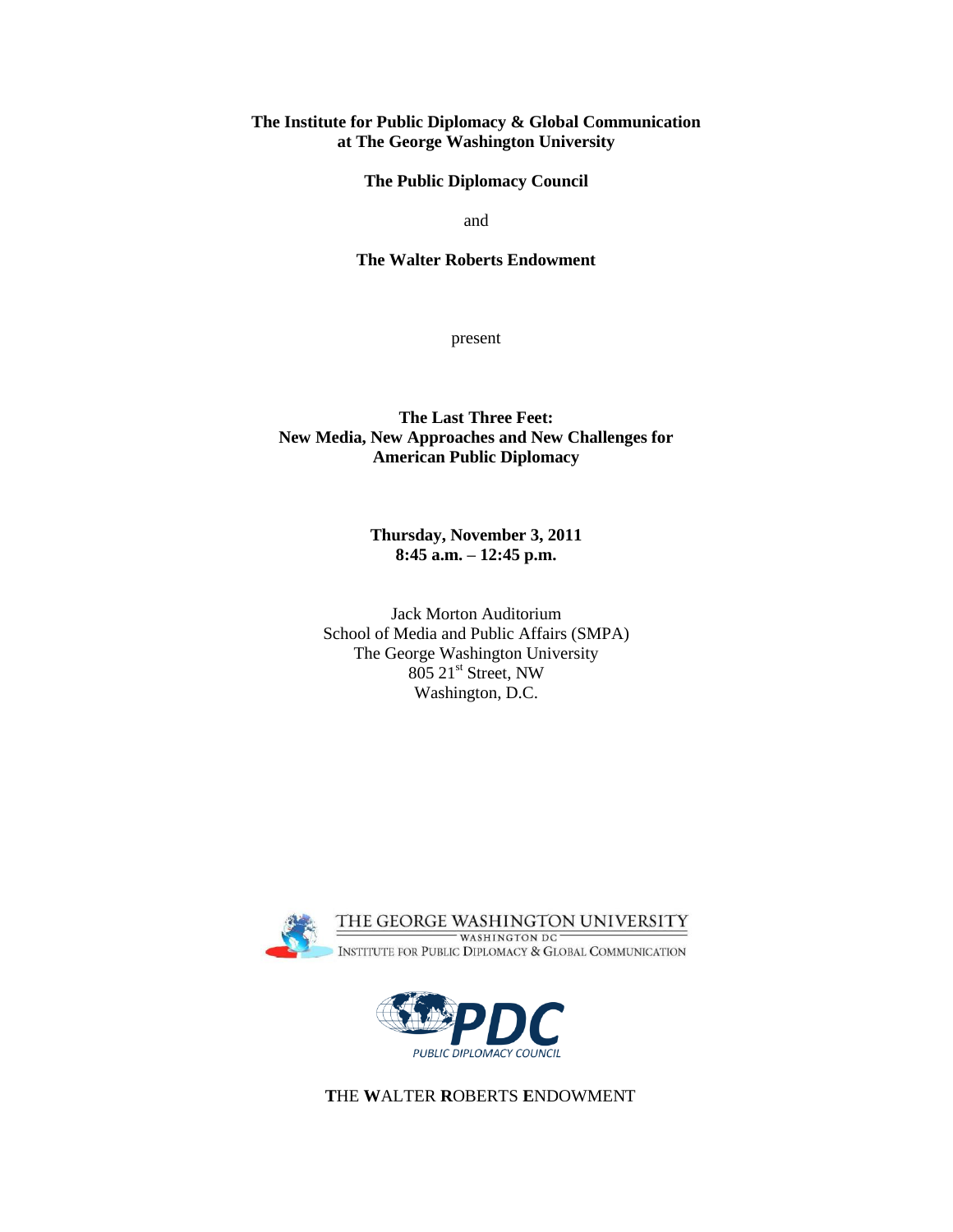## **PROGRAM**

| 8:45 a.m. - 9:00 a.m.      | <b>Welcome Remarks</b><br>Professor Sean Aday, Associate Professor of Media and Public Affairs<br>and International Affairs, Director of the Institute for Public Diplomacy<br>and Global Communication<br>The George Washington University |
|----------------------------|---------------------------------------------------------------------------------------------------------------------------------------------------------------------------------------------------------------------------------------------|
|                            | <b>Introduction</b><br>Frank Sesno, Director of the School of Media and Public Affairs<br>The George Washington University                                                                                                                  |
|                            | Morris E. Jacobs, President<br><b>Public Diplomacy Council</b>                                                                                                                                                                              |
| 9:00 a.m. - 9:30 a.m.      | Keynote Address: "Reversing Polarity: How to Build a Public<br>Diplomacy for the 21st Century"<br>Ambassador Thomas Shannon, U.S. Ambassador to Brazil                                                                                      |
| 9:30 a.m. - 10:45 a.m.     | Panel I: Image and Information in the Muslim World                                                                                                                                                                                          |
|                            | <b>Moderator: Sean Aday</b><br>The George Washington University                                                                                                                                                                             |
|                            | <b>Panelists:</b><br>Rachel Graaf Leslie, Foreign Service Officer<br>U.S. Department of State                                                                                                                                               |
|                            | Elizabeth McKay, Director, Office of Press and Public Diplomacy,<br>Bureau of European and Eurasian Affairs<br>U.S. Department of State                                                                                                     |
|                            | Aaron Snipe, Deputy Director for Press and Public Diplomacy and<br>Spokesperson, Bureau of Near Eastern Affairs (NEA)<br>U.S. Department of State                                                                                           |
|                            | <b>Walter Douglas</b><br>Center for Strategic and International Studies (CSIS)                                                                                                                                                              |
| 10:45 a.m. - 11:00 a.m.    | <b>Break</b>                                                                                                                                                                                                                                |
| $11:00$ a.m. $-11:15$ a.m. | <b>Video of Public Diplomacy Envoy Michelle Kwan</b><br>Amb. William Rugh<br><b>Public Diplomacy Council</b>                                                                                                                                |